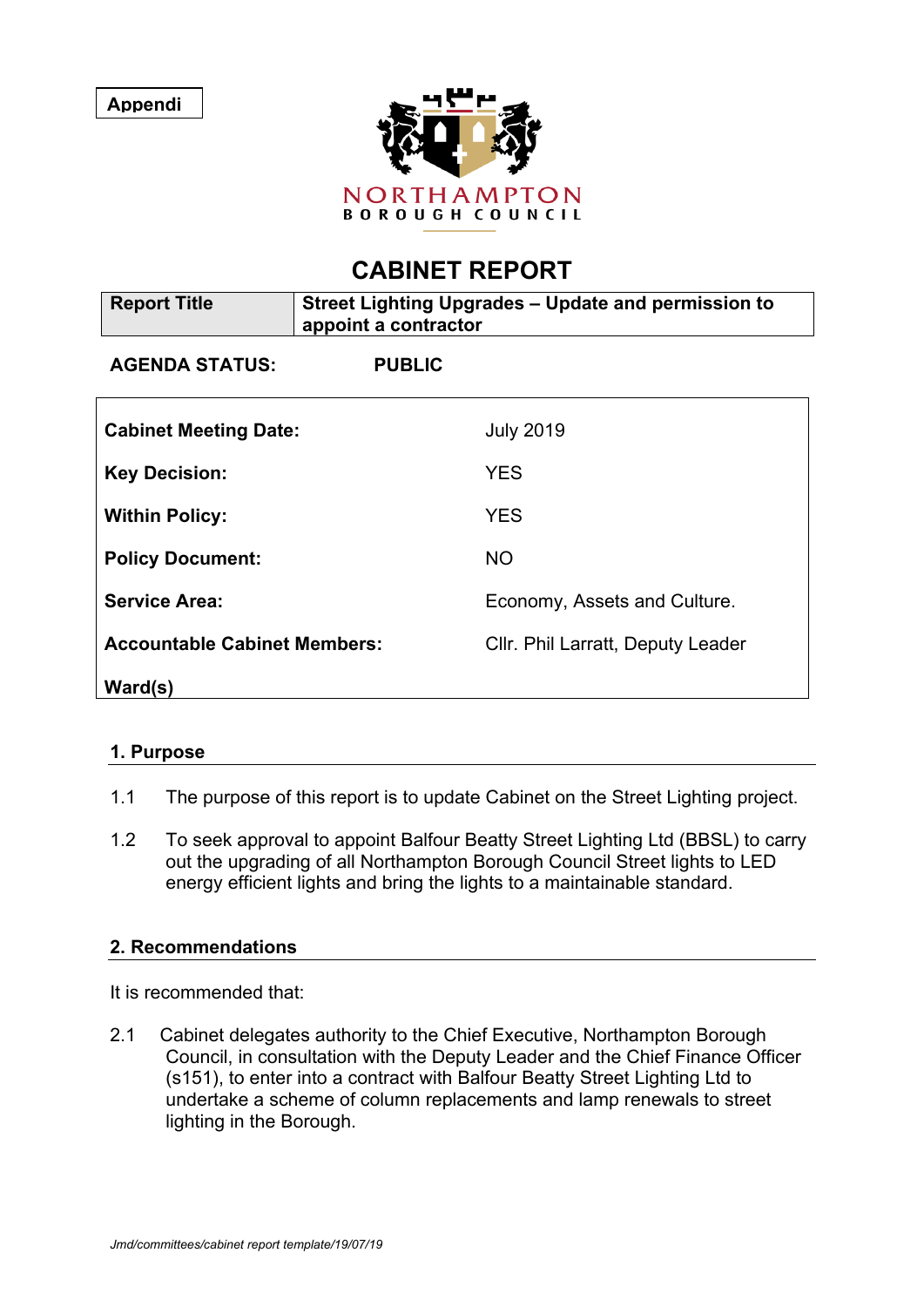### **3.1Report Background**

- 3.1.1 In 2018, the Borough Council appointed an electrical contractor to undertake a comprehensive survey of all 1300 streetlights. All lights were located, marked up and given a unique reference number, plotted onto a Borough wide map and various data was obtained regarding the condition of the lamps and columns and if they complied with the necessary statutory electrical regulations.
- 3.1.2 An electrical installation condition report advised that numerous lights had serious faults. The serious faults were immediately made safe (turned off) and priority 1 lights repaired over a 12-week period between December 2018 and February 2019.
- 3.1.3 A significant number of street lamps were found to be obsolete and the lamps inefficient in Lux terms and energy usage terms. New LED lamps will be more energy efficient, provide better light levels than the existing lights, the lights will assist with public safety matters and be more cost effective to maintain in the future.
- 3.1.4 Finance have agreed that the 2019 2020 capital programme and following years expenditure totalling £1.05m can be spent on street lights this financial year. This is based on the report that went to Cabinet February 2019 and revised once the condition of the lighting was fully determined.
- 3.1.5 Asset Management and Blueprint Ltd have been working with Balfour Beatty Ltd to agree the scope of works and obtain a fully costed offer via the SCAPE framework. These costs have been market tested to ensure the Council are getting good value for money. Balfour Beatty also support the wider Northamptonshire County Council street lighting maintenance contract.
- 3.1.6 Balfour Beatty Ltd (BBSL) have been surveying the light columns to ensure that they are suitable to go onto their maintenance programme in the future. This is an option that NBC may wish to take up in the coming years at a cost of £33,250 per annum at current pricing rates. A further paper regarding the ongoing maintenance of the lighting assets will be coming forward for consideration later in the year.
- 3.1.7 Northampton Borough Council is adopting a policy of introducing LED lighting as this will benefit the climate and reduce energy costs.
- 3.1.8 A reduction in CO2 emissions of 72,130kgs per annum is expected as a result of these works.

#### **3.2 Issues**

3.2.1 It is important that street lighting is turned back on as soon as possible in certain areas where there is a risk of crime.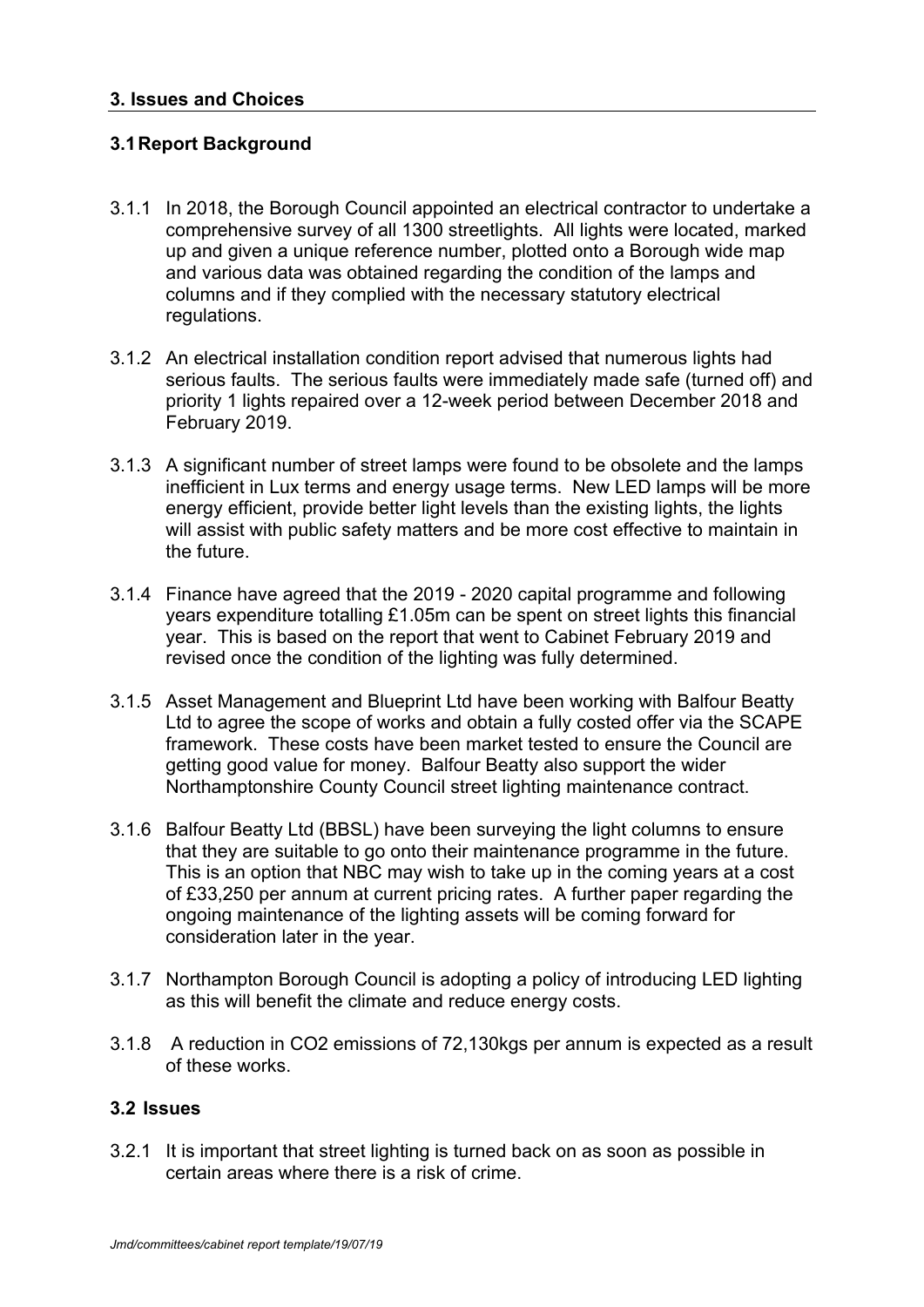3.2.2 Moving forward it is important that the lights are inspected and maintained to a satisfactory standard. This is a statutory requirement. An annual maintenance budget of £33,250 has been budgeted for once the lights are out of the12 month warranty.

# **3.3 Choices (Options)**

- 3.3.1 Cabinet could choose to bring the project to a close. This could result in public safety issues in areas of high crime. This option is not recommended.
- 3.3.2 Cabinet could choose not to procure a contractor via the SCAPE framework and go out to tender. This may or may not result in a more competitive price. This option is not recommended as it delays programme, prices are open book on the framework and have been checked by our consultant. The Council would not benefit from economies of scale from BBSL who have installed the same lighting in Northamptonshire, Cambridgeshire and Oxfordshire and also maintain these on an annual/agreed contract.
- 3.3.3 Cabinet could approve the recommendation to enter into a contract with BBSL and proceed with the project. This option is recommended to ensure that the scheme is delivered in the current year.

### **4. Implications (including financial implications)**

# **4.1 Policy**

There are no policy implications arising from this report.

# **4.2 Resources and Risk**

The Council has a fully costed schedule of works at this stage. Once the Councils enters into the contract there is an inherent amount of risk as with any capital scheme. There has been a sensible contingency placed on the scheme and it is intended that cost pressures above the contingencies will be met through Value Engineering.

# **4.3 Legal**

4.3.1 The implementation of this report will require Legal Services to draw up and enter into legal binding agreements with the relevant company.

# **4.4 Equality and Health**

4.4.1 The proposed works will bring positive benefits to residents and the wider community. The scheme will introduce safer community space after dark, better lighting, reduction in CO2 and a reduction in energy bills.

# **4.5Consultees (Internal and External)**

4.5.1 Consultation was carried out with the Member/Officer group, NCC Highways, Northampton Partnership Homes and Northants Police.